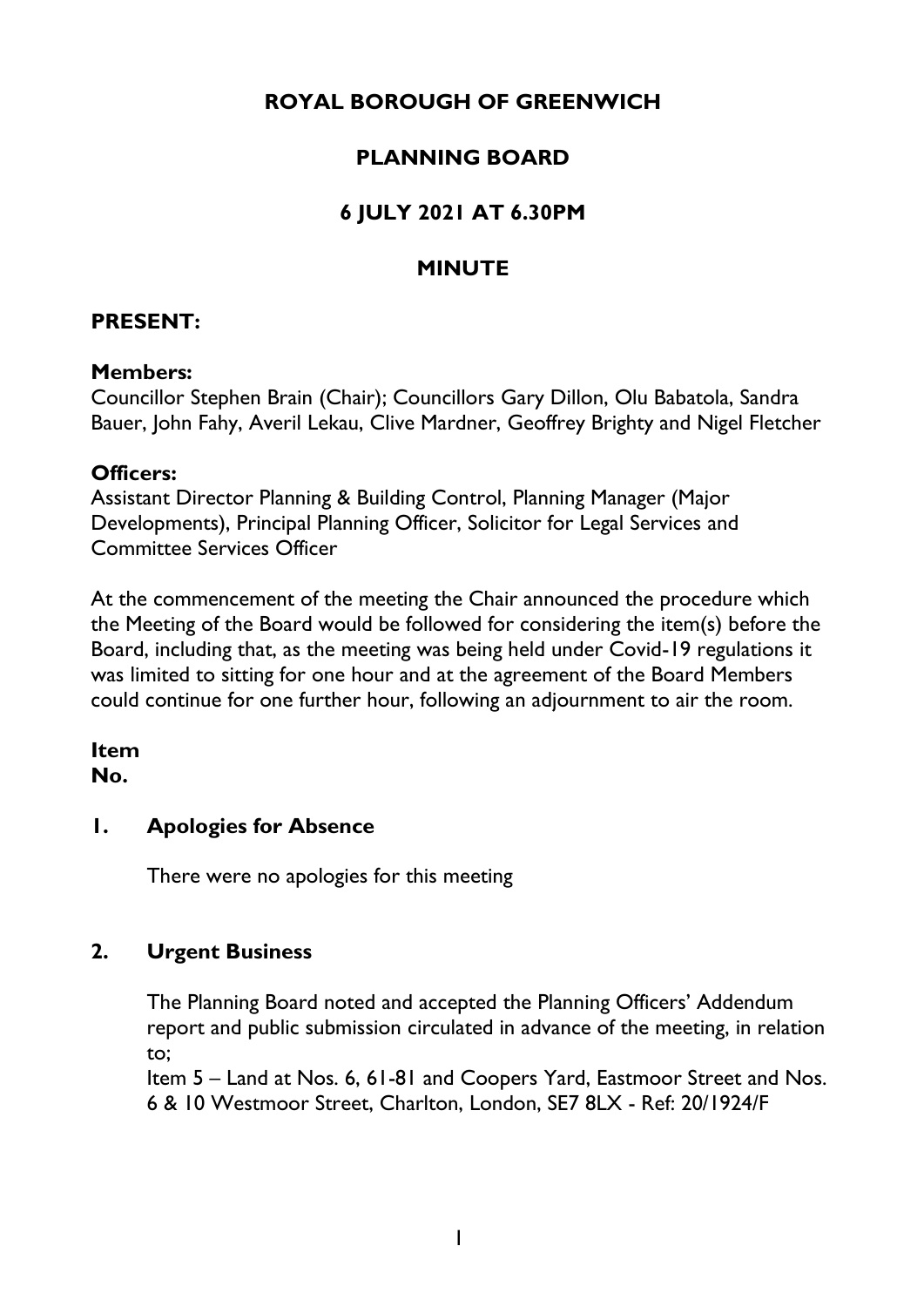#### **3. Declarations of Interest**

In respect of Item 5 - Land at Nos. 6, 61-81 and Coopers Yard, Eastmoor Street and Nos. 6 & 10 Westmoor Street, Charlton, London, SE7 8LX - Ref: 20/1924/F; Councillor Dillon declared that he was a member of the Charlton Society but had no involvement in the Societies comments or address on this application.

#### **Resolved –**

That the list of Councillors' memberships as Council appointed representatives on outside bodies, joint committees and school governing bodies be noted.

#### **4. Evelyn House, 5-31 Eastmoor Street, Charlton, SE7 8LX - Ref: 20/2186/F**

The Chair advised that this item was listed on the Agenda in case it was not possible to fully consider it at the Planning Board Meeting of 28 June 2001. The application was considered and discharged at the meeting of 28 June 2001.

#### **5. Land at Nos. 6, 61-81 and Coopers Yard, Eastmoor Street and Nos. 6 & 10 Westmoor Street, Charlton, London, SE7 8LX - Ref: 20/1924/F**

Councillor Dillon declared that he was a member of the Charlton Society but had no involvement in the Societies comments or address on this application.

The Planning Manager (Major Developments) gave an illustrative presentation noting that whilst the application exceeded the height recommendations set out in the Charlton Masterplan and Charlton Riverside SPD, the public benefits were judged to deem it as an acceptable proposal.

In response to Members questions the Principal Planning Officer confirmed that the during the pre-application process the height of the proposal had been reduced as had the density and number of units, which had also impacted the affordable housing offer. She confirmed that the proposal had been assessed and confirmed as acceptable by the Council appointed independent viability officer.

The Assistant Director Planning & Building Control advised Member that the affordable units would be available to people on the Council housing waiting list and were let at the London Affordable Rent, which was comparable to Council social housing rent levels.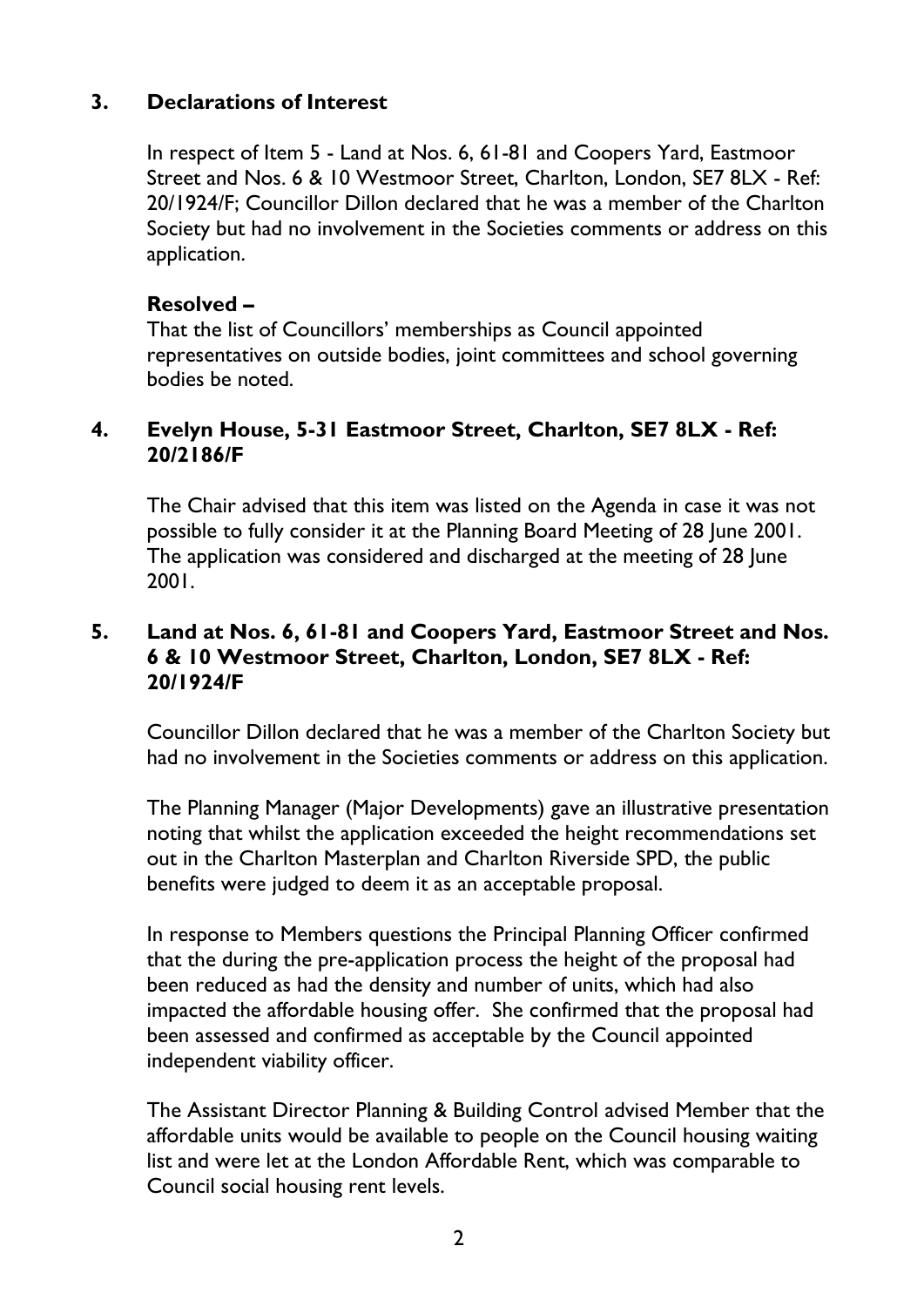The Principal Planning Officer advised that Officers had taken regard of the Secretary of States comments on the Rockmount Development (VIP) and considered that there were distinct differences between the proposal's with the one before Members including lower building height, lower density and a smaller scale of the development.

The Planning Manager (Major Developments) confirmed to Members that there was play provision on three levels of the podiums for 0-5 year olds as well as a green area and green link providing provision for 5-12 year olds and 12+. Further, the provision of play space exceeded policy requirement.

*N.B – The Planning Board, having sat for an hour agreed to adjourn for 15 minutes, in order to allow the room to air, in line with Covid-19 Health & Safety guidelines, before re-convening for, up to one further hour.*

The Planning Board accepted address' from the representatives of; the Charlton Society; Charlton Central Residents Association; Derick & Atlas Residents Association; Charlton Benefice and Charlton Together. Further, the Planning Board accepted address' from five residents who, in speaking to the application stated;

- The Royal Borough of Greenwich spent over £1 millon on the development of the Charlton Masterplan and Charlton Riverside SPD, which residents supported. The aim of which was to avoid similar highrise blocks, as seen at the Peninsular and Woolwich, directing developments were of low to medium height, not exceeding 6 floors and protect the special character of the Charlton Riverside.
- The application breached the Charlton Riverside SPD, at 6 floors raising to 9 floors and would not keep the ethos of human scale. It did not reflect the Heritage significance of the area, as set out in the London Plan.
- At the first development on site it would set the template for future proposals for the area and it should start by respect and adhering to the Charlton Masterplan, Charlton Riverside SPD and London Plan and be an innovative building reflecting the heritage and character of the area.
- The development was not in line with the Charlton Riverside SPD, which sought mixed use of the site between housing and industry and low and mid-rise residential development to create a 'village feel'. The proposal also had to be considered in connect with the wider Charlton area, as guided by the Charlton Masterplan.
- Integrated employment and housing were a key aspect of the Charlton Riverside SPD and, whilst the re-location package to existing business was welcomed, the proposal had reduced the commercial offering, rather than housing density, to reduce the height from the original to current proposal.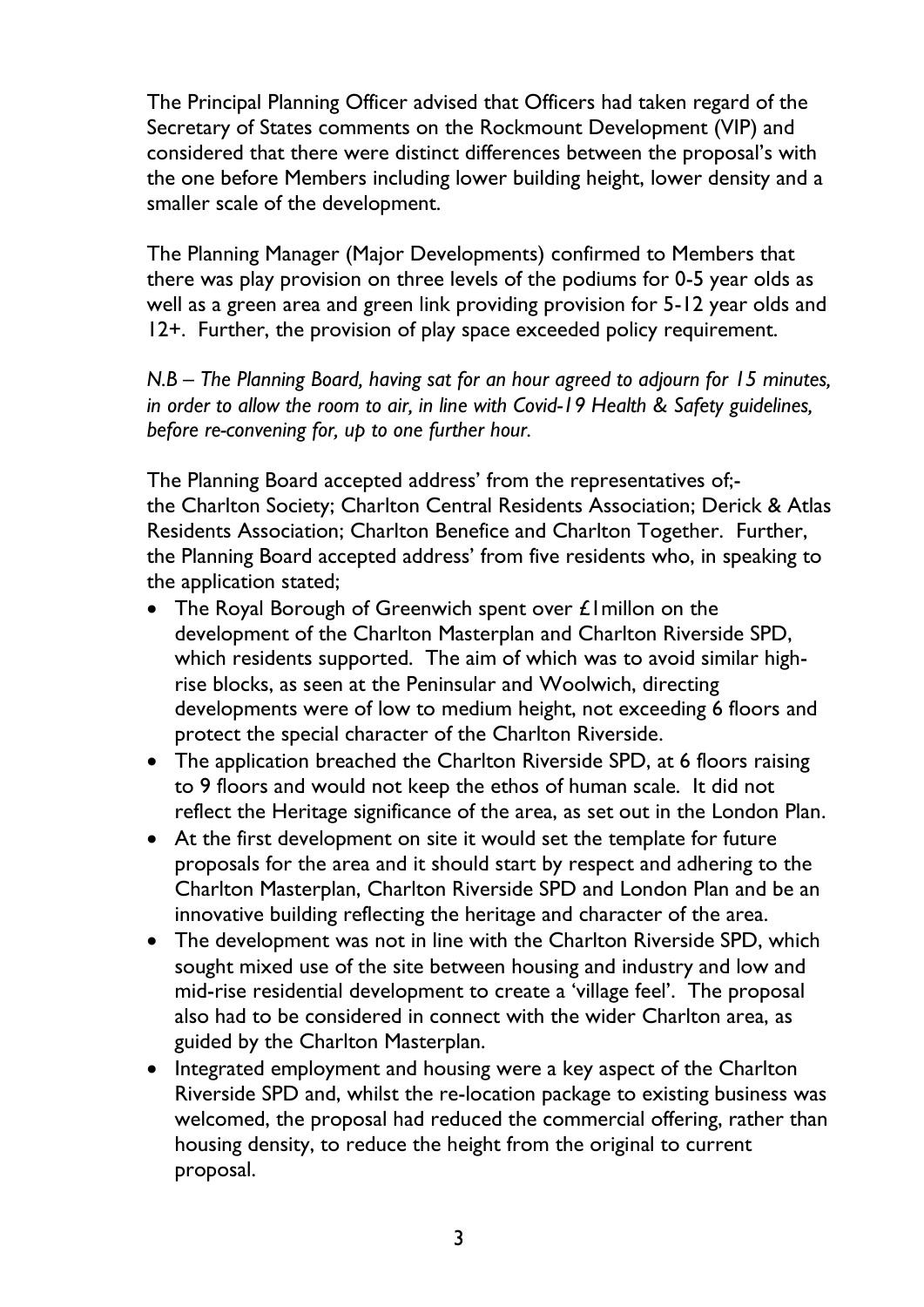- The proposed landmark 9 floor element was uninspiring and, like the entire proposal, did not reflect the existing architectural design, character or history of the area.
- The Thames Barrier formed the landmark to the Thames, needing renewal with then next 60 years, which was no reference in the report or appeared to have been taken into account, as part of this development.
- Architectural features such as the set-back  $7<sup>th</sup>$  floor and single windows spanning two floors did not detract from the over density of the development which would have an increased impact on the local infrastructure.
- The proposal would be twice the recommended density of the Charlton Masterplan, SPD and London Plan at 342 units per hectare, instead of the guided 151-200 units per hectare. The London Plan sought 8,000 housing units for the Charlton Riverside. However, if the density of this proposal was reflected across the Charlton Riverside, the density level could approach 21,00 units.
- The scale of the development would have and adverse impact on daylight and sunlight and the visual perception of the area.
- The affordable housing offer had changed from 35%, to 28 % to the current 30% which was below the Council requirement of 35% and seemed to be used as a bargaining chip to overcome the issues of height and density.
- The affordable housing element would not be affordable to many key workers or residents, who would be forced out of the area.
- A similar development proposal for the area, which offered 100% affordable housing, was refused by the Planning Board at its last meeting, as it was not in line with the Charlton Masterplan & Charlton Riverside SPD guidance on height and density.
- A robust landscaping proposal, which enhanced the public realm and support ecology, and environment concerns was needed as the public realm associated with the development was lacking, with small green areas which would be insufficient for bull games or mixed use. The podium play areas would be exposed to winds, dark and overlooked as well as potentially causing noise nuisance.
- Accepting the proposal was designed before the Covid-19 pandemic, the outcomes of the pandemic, such as the need for green areas, needed to be reflected and integrated to ensure the development was sustainable to the long-term well-being of residents.
- The Covid-19 virus could remain alive on dust particles, which needed to be considered as part of any demolition process.
- There appeared to be little or no appreciation for the Council's and National Carbon Neutral Strategy as the proposal was not car free and would provide parking, which would contribute to air pollution.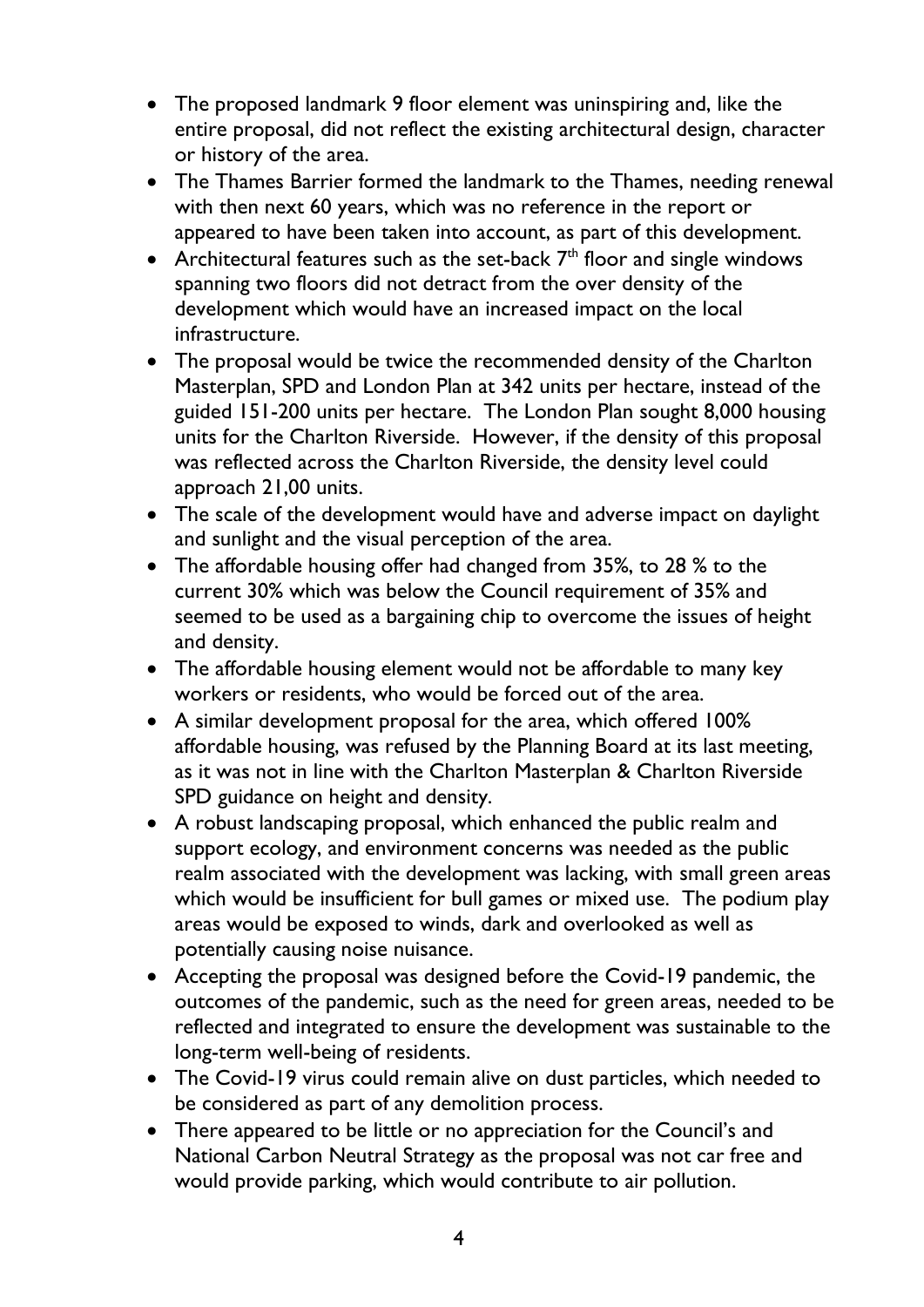• The entrance to the site was proposed as Westmore Street with exit via Eastmoor Street. However, this would be counter to the Councils longterm objective of closing Eastmoor Street.

The speakers felt that the Council had spent a lot of money on developing the Charlton Master Plan and Charlton Riverside SPD, which residents supported and set out the requirement for and restrictions on development of the area; these should be enforced to ensure that the expense was not a waste and the character of the area was t.

With the consent of the Chair the Planning Manager (Major Developments) advised that;

- The proposal would be at a density of 350 units per hectare, which was not double the guidance of 318- 329 units per hectare; as set out in section 10 of the main report.
- Density alone would not be a martial planning ground for refusal and consideration would need to be given to the design lead approach and public benefit.
- The policy guidance for development exceeding 10 units was for provision of 35% affordable housing. However, the independent viability assessment had confirmed that the offer of 30% was the maximum viable offer. An early and late stage review, to investigate if any further affordable accommodation could be provided, would be secure by Condition.
- Whilst not directly Energy and Carbon Neutral the development would meet 53% carbon reduction with a carbon offsetting financial agreement secured under the Heads of Terms.

The Principal Planning Officer reiterated to Members the Planning Officers had not disregarded the Secretary of States comments on the Rockmount (VIP) development. The new London Plan had removed the density matrix in favour of the adoption of a design lead approach supported by proper infrastructure. It was considered there were significant differences between the Rockmount (VIP) development and this proposal.

The Chair advised that the Planning Board would move to accepting an address from the applicant, but given that the meeting was approaching the expiration of the permitted second hour to sit, he proposed that the proceedings be adjourned for continuation, without repetition of the Officers presentation and public address, at the next Meeting of the Planning Board on 20 July 2021